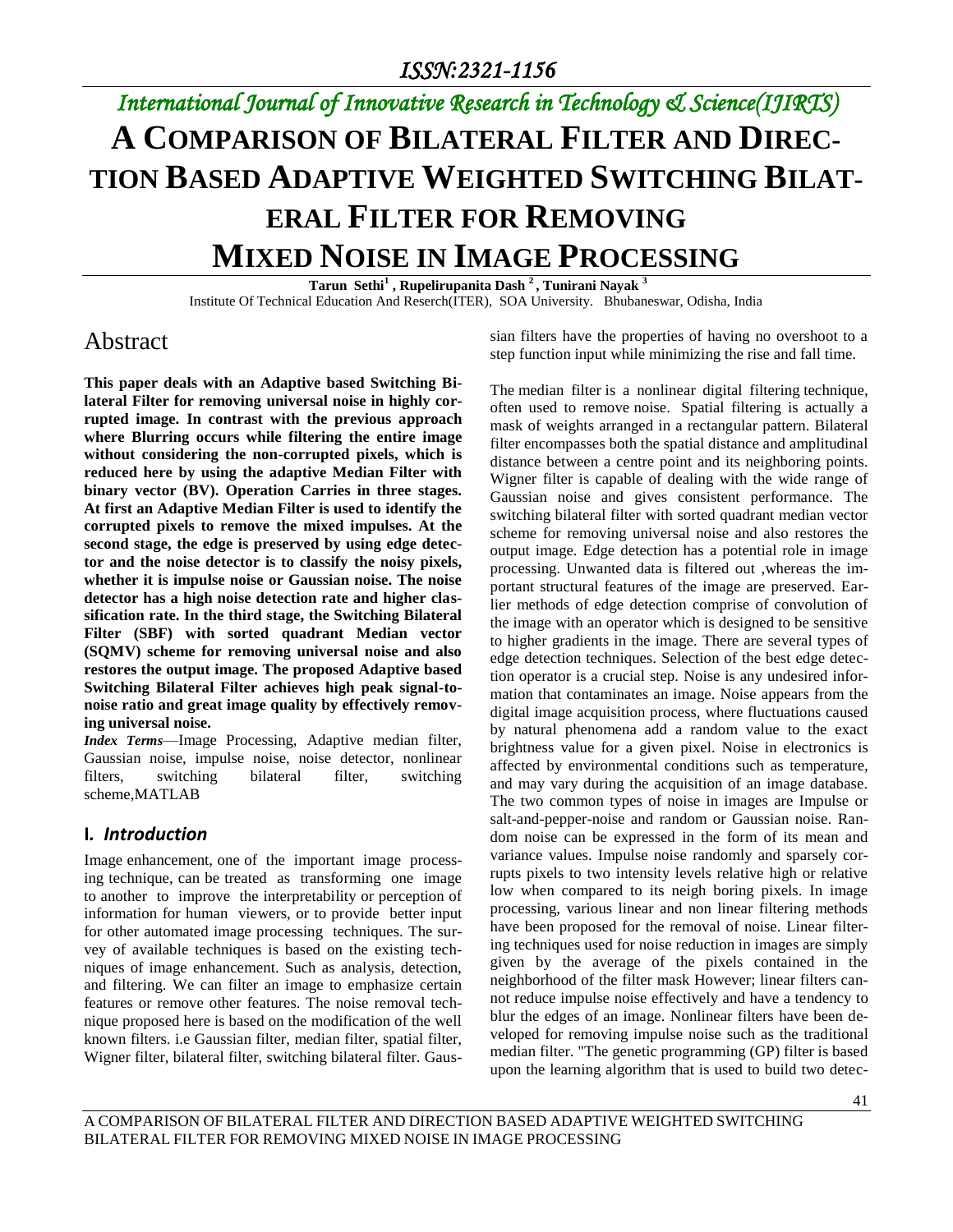# *International Journal of Innovative Research in Technology & Science(IJIRTS)*

tors, and this method requires a training procedure to arrive at an optimal classification based upon the measure of pixels and their neighbors". The median-based signal-dependent rank ordered mean (SDROM) filter can remove impulse noise rather effectively, but when applied to images with Gaussian or mixed noise, it often produces a visually disappointing output . This is because the rank-ordered mean gets corrupted in a high noise intensity window

"The adaptive centre weighted median filter (ACWMF), uses an evaluation of the centre weighted medians and adaptive thresholds for detection [. When applied to Gaussian or mixed noise images, it creates blur and removes the details". The directional weighted median (DWM) filter uses an iterative filtering approach, and the detector is based upon absolute differences within the filtering window.

The trilateral filter is based on the bilateral filter with integrated rank-order absolute difference (ROAD) statistics for impulse noise detection. It has been specially designed for uniform impulse and Gaussian noise removal. To achieve good visual image quality and also preserves the edge but the noise filter not only replaces noisy pixels.

The Switching Bilateral filter removes most of the noise but many non-corrupted pixels are also modified resulting in blurring of the output image and sometimes it fails to identify the Gaussian noise as corrupted pixels and treated as the noisy-free pixels. "As for uniform impulse noise, the classification rate of our proposed filter is lower than SDROM and GP" because some pixels are wrongly marked as noise.

The proposed filter is an adaptive based switching bilateral filter for removing universal noise while preserving weak edges and sharpness. In this method consists of three processing stages. The first stage is to detect the corrupted pixels i.e. first classifies the pixels into two classes, which are "noise free pixel" and "noisy pixel" based on the intensity values and removing mixed impulse. The second stage ,the noise detector is used to classify the noisy pixels, whether it is impulse noise or Gaussian noise. The third stage is to filter by using the switching bilateral filter with Sorted Quadrant Median Vector (SQMV) .

#### **II. NOISE MODEL**

Noise gets introduced into the data via any electrical system used for storage, acquisition and transmission .Noise component is considered as random variable and it is characterized by a probability density function (PDF).The following are among the most common PDFs found in image processing applications.

The Gaussian noise has an important property to estimate the mean of a stationary Gaussian random variable. The PDF of a Gaussian random variable z is given in equation

$$
P(z) = P(z) = (1/\sqrt{\pi \sigma})e^{-\frac{-(z-u)^{z}}{(z\sigma)^{z}}}
$$
............(1)

Where z represents the gray level, u is the mean of z and is its standard deviation. The standard deviation squared, is called the variance of z. Exponential noise The PDF is of exponential noise is

$$
P(z)=\begin{cases}\nae^{az} & \text{for } z \geq 0 \\
0 & \text{for } z < 0\n\end{cases} \tag{2}
$$

Where, The mean and variance of this density function are

$$
u = \frac{1}{a} \dots \dots \dots (3)
$$

$$
\sigma^2 = \frac{1}{a^2} \dots \dots (4)
$$

Uniform noise: Uniform noise is not often encountered in real-world imaging systems, but provides a useful comparison with Gaussian noise. The linear average is a comparatively

Poor estimator for the mean of a uniform distribution. This implies that nonlinear filters should be better at removing uniform noise than Gaussian noise. The PDF of uniform noise is

$$
P(z) = \frac{1}{b-a} \text{ for } a \le z \le b \dots (5)
$$

The mean of this density function is

$$
u = a + \frac{b}{2} \dots \dots (6)
$$

$$
\sigma^{2} = \frac{(b-a)^{2}}{12} \dots (7)
$$

τ.

Impulse (salt and pepper) noise: The salt-and-pepper noise is sometimes called impulse noise. An image containing salt and-pepper noise will have dark pixels in bright regions and Bright pixels in dark regions. This type of noise can be caused by dead pixels, analogue-to-digital converter errors and bit errors in transmission. Impulse (salt and pepper) noise:

$$
P(z) = \begin{cases} \text{ Pa} & \text{for } z = a \\ \text{ Pb} & \text{for } z = b \\ 0 & \text{otherwise} \end{cases} \tag{8}
$$

If ,gray level b will appear as a light dot in the image. If either or is zero, the impulse noise is called unipolar. The bipolar impulse noise also is called as salt and pepper noise.

#### **III. FILTERS IN IMAGE PROCESSING**

#### **GUASSIAN FILTER:**

a **Gaussian filter** is a filter whose impulse response is a Gaussian filter. Noise is modelled as Additive White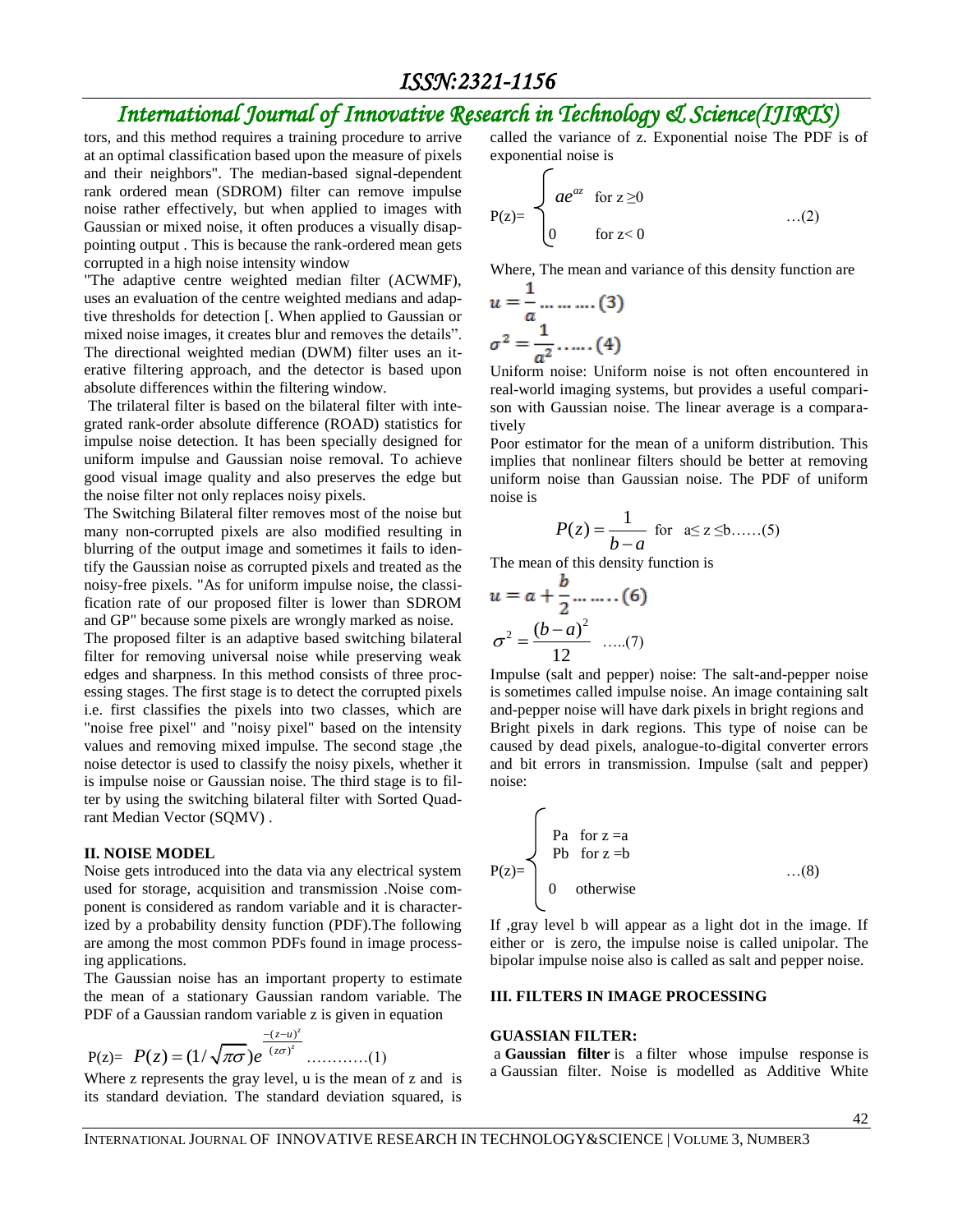# *International Journal of Innovative Research in Technology & Science(IJIRTS)*

Gaussian Noise (AWGN) where all the image pixels deviate from their original values following a Gaussian curve.

$$
G_{(n)} = \frac{1}{\sqrt{2\pi\sigma^2}} e^{\frac{-n^2}{2\sigma^2}}
$$

For each image pixel with the intensity value  $O(i, j)$  $(1 - i - M, 1 - j - N$  for an M x N image), the corresponding pixel of the noisy image  $X(i, j)$  is given by:

$$
X_{ij} = O_{ij} + G_{ij}
$$

Where, each noise value  $G(i, j)$  is drawn from the zeromean Gaussian distribution.

#### **MEDIAN FILTER:**

it is often desirable to be able to perform some kind of noise reduction on an image or signal. The **median filter** is a nonlinear digital filtering technique, often used to remove noise. Such noise reduction is a typical pre-processing step to improve the results of later processing.

#### **ADAPTIVE MEDIAN FILTER**

In this section a new algorithm is adaptive median filters with Binary Vector (BV). A processing window of size 3x3 may fail to differentiate between noise and detail. Using a median value from a larger window size 5x5 may cause false noise detection and gets blur in the output image. In this variable sized window is used. This filter is to be robust in removing mixed impulses with high probability of occurrence while preserving sharpness.The output that is obtained from the adaptive median filter with binary vector is taken to the Sorted Quadrant Median Vector (SQMV).

#### **SORTED QUADRANT MEDIAN VECTOR**

A Sorted Quadrant Median Vector scheme (SQMV) is introduced. In this scheme, a larger window is split up into four sub windows and finds the median value for each sub window, then the median values in the sub windows is sorted and the result vector is called SQMV. It reveals edge and texture information in the larger window. For a larger window W with size  $(2N + 1)$  x  $(2N + 1)$ , we divide the larger window into four sub-windows of size 1).

#### **WIGNER FILTER:**

The Wigner distribution gives better auto term localisation compared to the smeared out spectrogram(SP). However when applied to a signal with multi frequency components cross terms appear due to its quadratic nature.

#### **BILLATERAL FILTER:**

A **bilateral filter** is a non-linear, edge-preserving and noisereducing smoothing images. The intensity value at each pixel in an image is replaced by a weighted average of intensity values from nearby pixels.

#### **SWITCHING BILATERL FILTER**

In the switching scheme [1], the noise detector searches for noisy pixels in a corrupted image that is given from adaptive median filter. The switching bilateral filter is filtered the noisy samples only to prevent blurred edges or removal of fine details. Suppose the image detail may be falsely treated as the noise. The ordinary noise detector is used to handle this above situation. But the noisy pixel can be interpreted as the image detail and left unchanged. This type of error can produce a negative effect on the output image quality. A new algorithm had been proposed for switching bilateral filter. Let  $X_i$  be the current pixel and  $X_{i+s,i+s}$  be the pixel in the window surrounding  $X_{i,j}$ The SBF is defined as follows

$$
U_{i,j} = \frac{\sum_{s=-N}^{N} \sum_{t=-N}^{N} W_G(s,t) W_{SR}(s,t) X_{i+s,j+t}}{\sum_{s=-N}^{N} \sum_{t=-N}^{N} W_G(s,t) W_{SR}(s,t)}
$$

#### **IV. SIMULATION RESULTS AND DISCUSSIONS**

Design and implementation of this approach is done in MATLAB by using Image Processing Toolbox.

Simulations are carried out on the well known gray scale images(Lena and Ernestine ).These images are corrupted by "salt" (with value 255) and "pepper" (with value 0) noise at various noise intensity vary from 10% to 90%. Comparison of performance of ORSMF with standard median filter and SSMF based on various performance parameters like: Mean square error (MSE), Peak signal to noise ratio (PSNR), Mean difference and Bit error rate.

1. Peak Signal to Noise Ratio: Peak signal to noise ratio measure the degree of image distortion. PSNR is used to measure the quality between the original image and compressed image. PSNR is defined as:

# **PSNR=**  $10*Log_{10} (MAX<sub>I</sub><sup>2</sup>/MSE)$

2. Mean Square Error: In image processing mean square error is the most general measure for performance measurement of the existing method and the coded images. It is computed by using equation

$$
MSE = \frac{1}{MN} \sum_{I=1}^{M} \sum_{J=1}^{N} (f(I, J) - f'(I, J))^2
$$

#### **Results for Gray Scale Image**

This subsection shows the results for the gray scale image at different noise intensity levels.

A COMPARISON OF BILATERAL FILTER AND DIRECTION BASED ADAPTIVE WEIGHTED SWITCHING BILATERAL FILTER FOR REMOVING MIXED NOISE IN IMAGE PROCESSING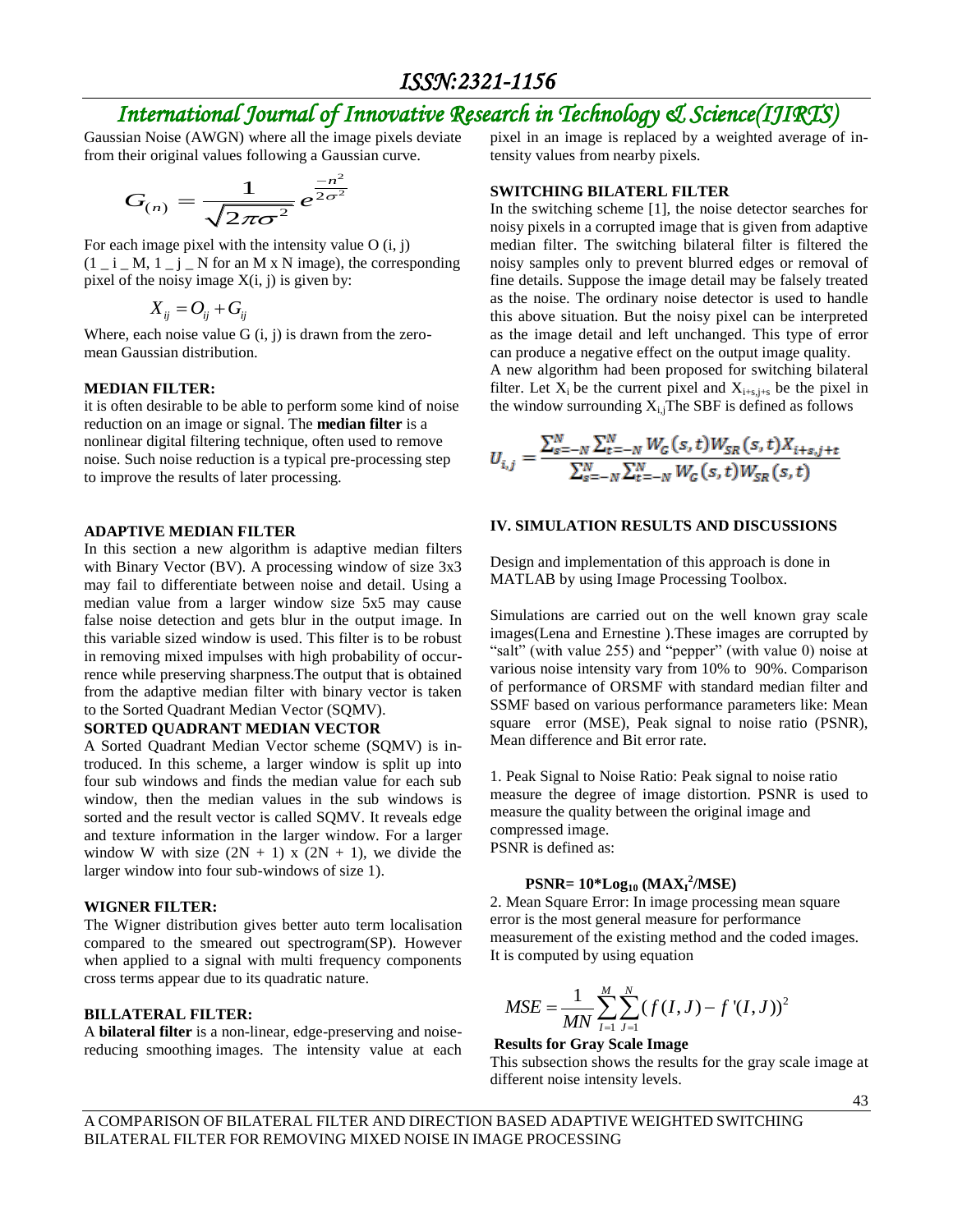# *International Journal of Innovative Research in Technology & Science(IJIRTS)*



(a) $O/P$  of Winger filter (b) $O/P$  of Median filter



 (c)O/P of Gaussian filter Result of Bilateral Filtering







(e) O/P of Switching Bilateral filter





(a)O/P of Winger filter (b)O/P of Median filter



(c)O/P of Gaussian filter





(d) O/P of Bilateral filter





(e) O/P of Switching Bilateral filter

#### Table1 :LENA IMAGE

| <b>FILTER</b>              | <b>MSE</b> | <b>PSNR</b> |
|----------------------------|------------|-------------|
| <b>Switching bilateral</b> | 194.8      | 25.7        |
| <b>Bilateral filter</b>    | 194.2      | 25.32       |
| <b>Guided filter</b>       | 193.9      | 25.29       |
| <b>Guassian filter</b>     | 192.4      | 25.31       |
| <b>Median filter</b>       | 192.2      | 25.29       |
| Wigner filter              | 193.2      | 25.3        |
| <b>Spatial filter</b>      | 193.9      | 25.29       |